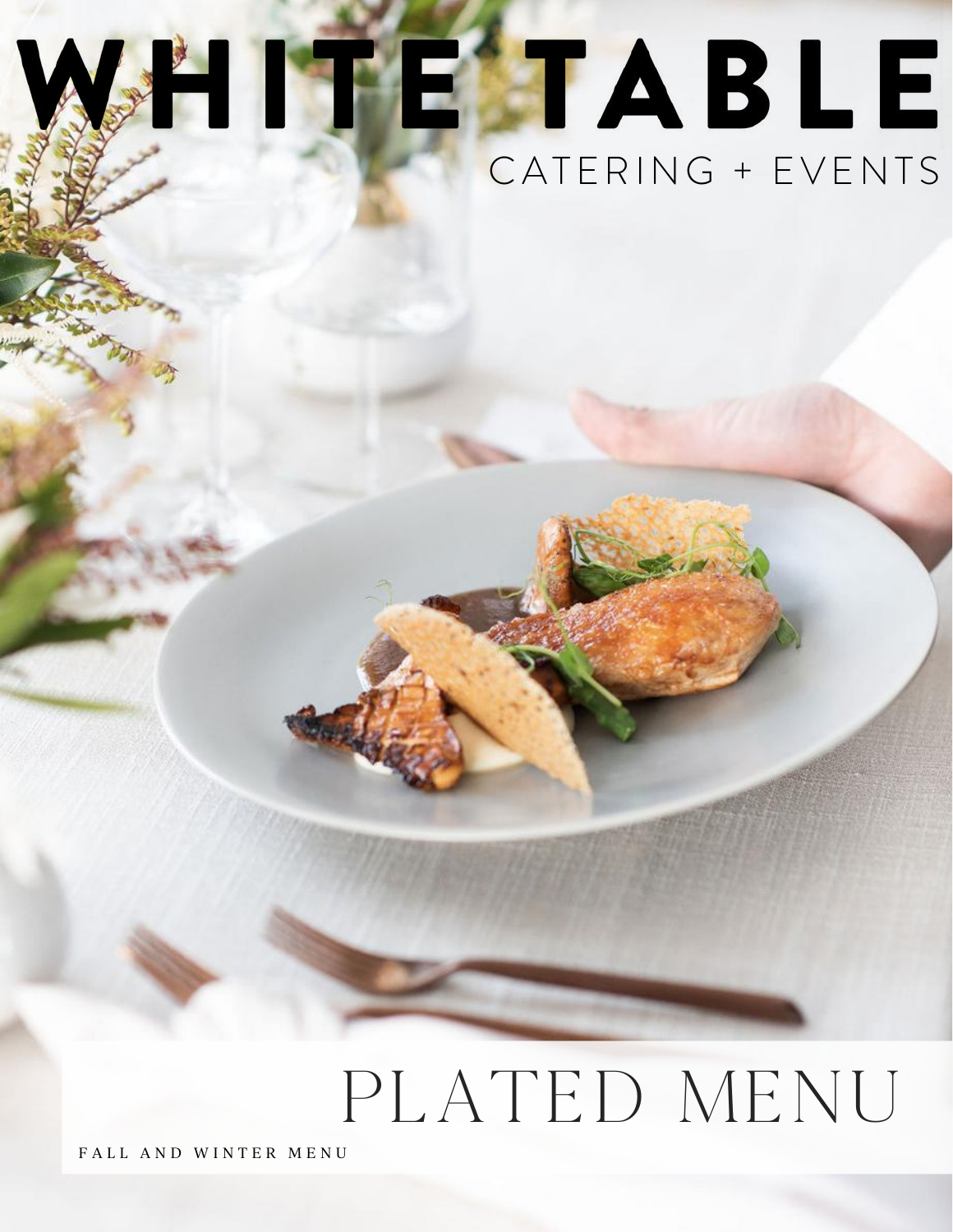

### THREE & FOUR COURSE

*one choice of -*

Specialty Artisan Baguettes V house baked Artisan baguettes, rosemary whipped butter

Foccacia Bread V rosemary, sea salt, extra virgin olive oil, modena balsamic

#### *one choice of -*

Winter Green Pear Salad shaved fennel, winter greens, radicchio, roquefort blue cheese & crème fraîche, citrus dressing, nut brittle

### S <sup>A</sup> LA $\Box$

BREA

 $\Box$ 

Carrot & Citrus salad of glazed & roasted carrots, orange segments, beets, cashew crema, pistachio dukkah

#### Stone Fruit & Ricotta

seasonal stone fruit, ricotta cream, prosciutto, arugula, honey vinaigrette, toasted honey glazed pistachios

*one choice of (included in the 4-course menu)*

#### WOW YOUR GUESTS WITH MINI PLATED DISHES SERVED AT CHEF STATIONS.

#### Pacific Halibut Crudo

dill & burnt lemon broken vinaigrette, citrus supreme, espelette pepper, micro beet, watercress

Butternut Squash Risotto

sage beurre noisette, roasted squash, parmesan crumb, candied walnuts & pea shoots

#### Wild Mushroom Gnocchi

fricassee of foraged mushrooms, yukon gold potato gnocchi, basil, truffle cream, parmesan

#### Agnello e pasta

S <sup>M</sup>

ALL

PLATE

artisanal pasta, lamb sausage, lemon zest broccolini, 25 year aged parmesan, olive oil

Beef Carpaccio

crusted striploin of beef, bone marrow aioli, garlic chips, pickled shallots, radish, pickled mustard seeds, baguette crisps

*Please note: Final prices will be based on your selection. Custom menu creation available upon request. Contact your Event Specialist for more information.*

#### EVENT & WEDDING CATERING PACKAGE